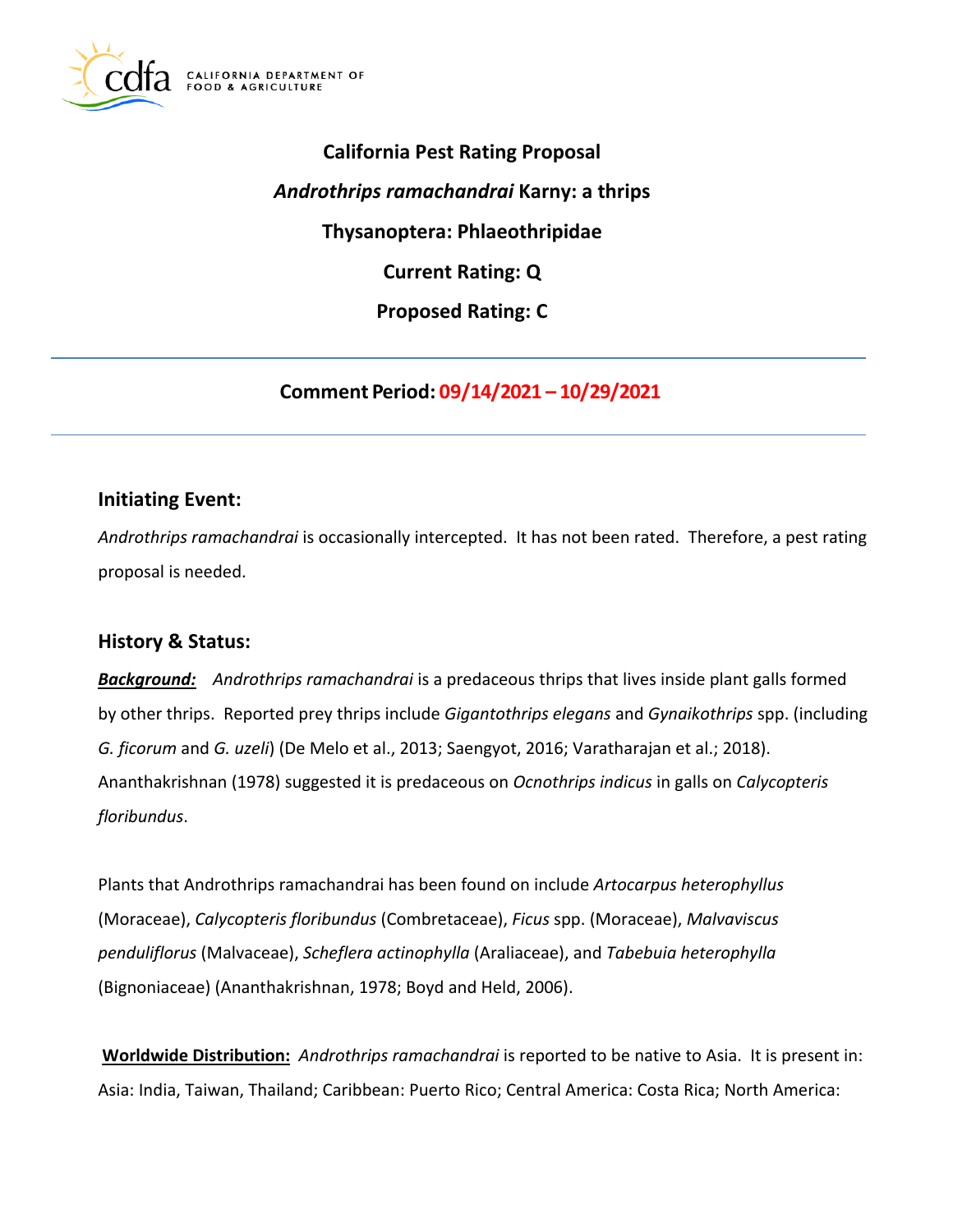

Mexico, United States (Florida, Hawaii, and Texas); Oceania: Australia; South America: Argentina, Brazil (Cabrera-Asencio and Vélez, 2009; Boyd and Held, 2006; Cambero-Campos et al., 2010; de Borbón and Agostini, 2011; De Melo et al., 2013; Mound and Matsunaga, 2017; Saengyot, 2016). Specimen records suggest it may be established in California as well (M. Forthman, pers. comm.).

**Official Control:** *Androthrips ramachandrai* is not known to be regulated anywhere.

**California Distribution:** *Androthrips ramachandrai* is not known to be established in California (but see Uncertainty, below) (California Department of Food and Agriculture).

**California Interceptions:** *Androthrips ramachandrai* has been intercepted on basil from Hawaii and on *Ficus* plants from Thailand and possibly elsewhere (California Department of Food and Agriculture).

The risk *Androthrips ramachandrai* poses to California is evaluated below.

# **Consequences of Introduction:**

- 1) **Climate/Host Interaction:** Most of the known distribution of *Androthrips ramachandrai* has a tropical or subtropical climate. One prey thrips species, *Gynaikothrips uzeli*, is established in southern California, and the host of that thrips, *Ficus benjamina*, is apparently mostly limited to coastal southern California. It appears likely that climatic and host requirements would limit *A. ramachandrai* to southern coastal California. Therefore, it receives a **Low (1)** in this category.
	- **– Low (1) Not likely to establish in California; or likely to establish in very limited areas.**
	- Medium (2) may be able to establish in a larger but limited part of California.
	- High (3) likely to establish a widespread distribution in California.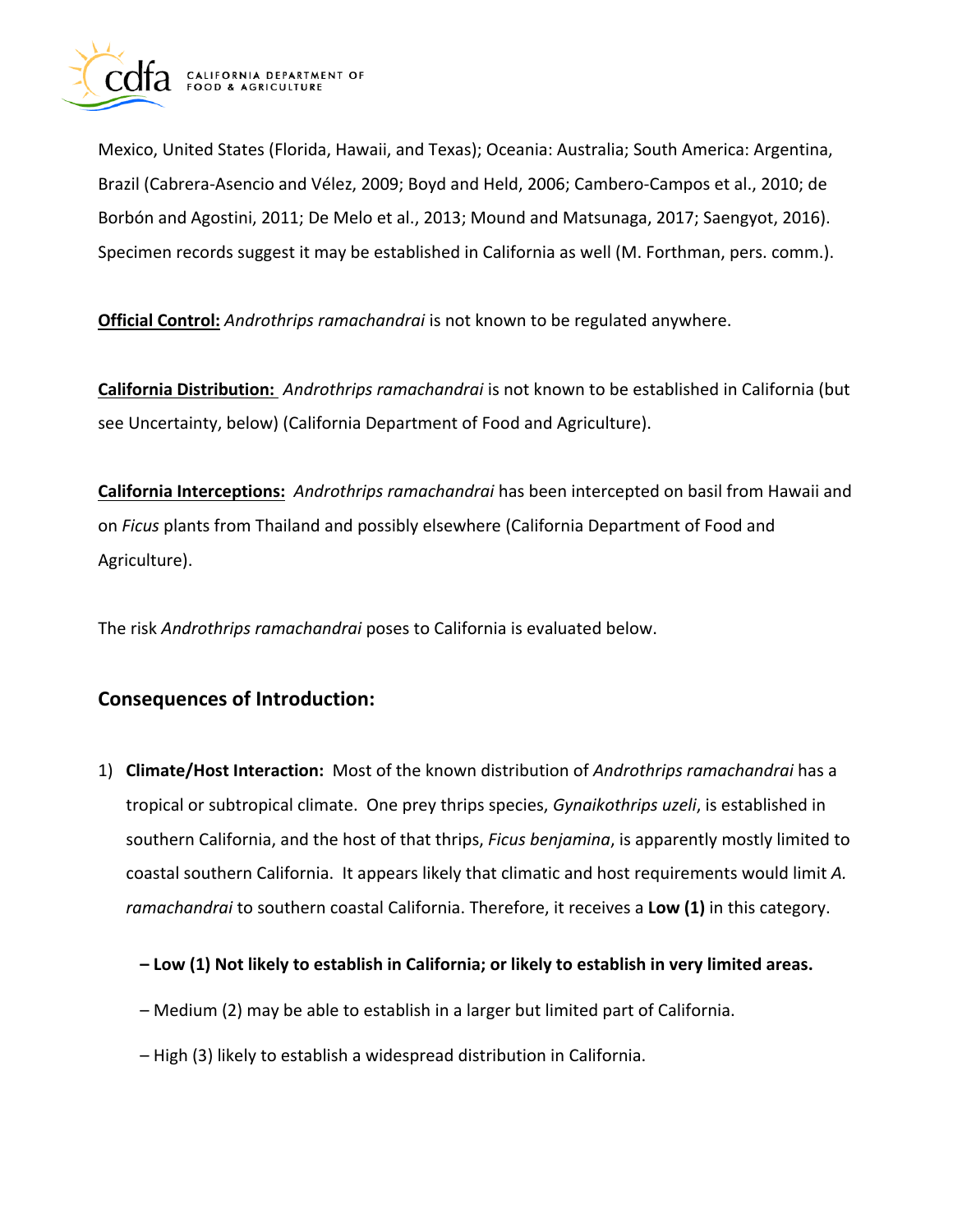

2) **Known Pest Host Range:** The host range of *A*. *ramachandrai* appears to be limited to the family Phlaeothripidae. Therefore, it receives a **Low (1)** in this category.

### **– Low (1) has a very limited host range.**

- Medium (2) has a moderate host range.
- High (3) has a wide host range.
- 3) **Pest Reproductive and Dispersal Potential:** *Androthrips ramachandrai* has wings and can presumably fly. It could also be moved with plant material that has galls. Therefore, it receives a **Medium (2)** in this category.
	- Low (1) does not have high reproductive or dispersal potential.
	- **– Medium (2) has either high reproductive or dispersal potential.**
	- High (3) has both high reproduction and dispersal potential.
- 4) **Economic Impact**. *Androthrips ramachandrai* is not known to have any negative economic impacts. It may help to control the currently B-rated pest thrips *Gynaikothrips uzeli*, which is present in southern California and is a prey of *A. ramachandrai*. Therefore, it receives a **Low (1)**  in this category.

#### **Economic Impact:**

- A. The pest could lower crop yield.
- B. The pest could lower crop value (includes increasing crop production costs).
- C. The pest could trigger the loss of markets (includes quarantines).
- D. The pest could negatively change normal cultural practices.
- E. The pest can vector, or is vectored, by another pestiferous organism.
- F. The organism is injurious or poisonous to agriculturally important animals.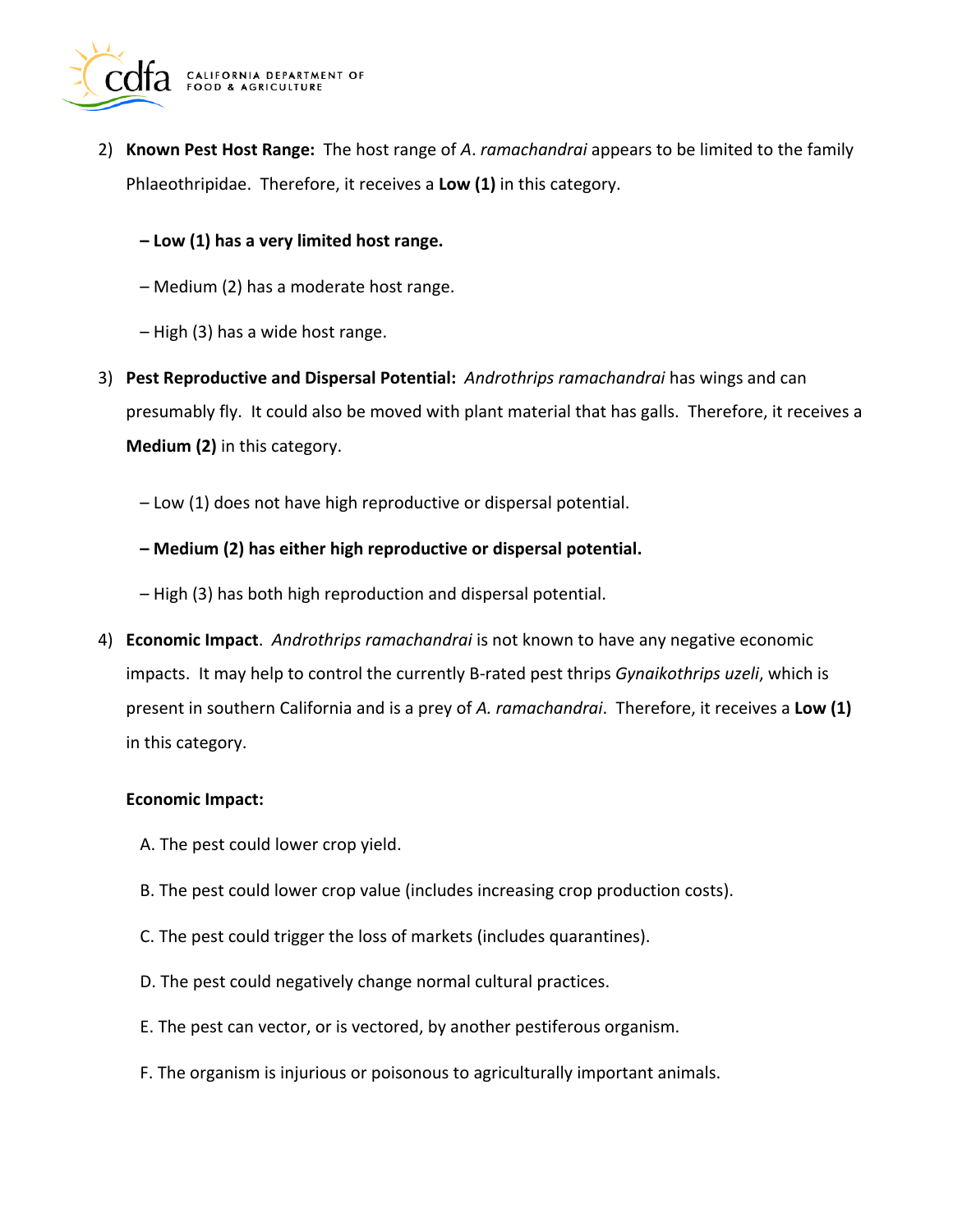

G. The organism can interfere with the delivery or supply of water for agricultural uses.

#### **Economic Impact Score: Low**

**– Low (1) causes 0 or 1 of these impacts.** 

– Medium (2) causes 2 of these impacts.

– High (3) causes 3 or more of these impacts.

5) **Environmental Impact**. *Androthrips ramachandrai* is not reported to have any environmental impacts. The reported prey thrips genera are not known to include native California species. However, *A. ramachandrai* may attack native thrips. Therefore, *A. ramachandrai* receives a **Medium (2)** in this category.

#### **Environmental Impact: A**

### **A. The pest could have a significant environmental impact such as lowering biodiversity, disrupting natural communities, or changing ecosystem processes.**

- B. The pest could directly affect threatened or endangered species.
- C. The pest could impact threatened or endangered species by disrupting critical habitats.
- D. The pest could trigger additional official or private treatment programs.

E. The pest significantly impacts cultural practices, home/urban gardening or ornamental plantings.

#### **Environmental Impact Score: Medium (2)**

- Low (1) causes none of the above to occur.
- **– Medium (2) causes one of the above to occur.**
- High (3) causes two or more of the above to occur.

# **Consequences of Introduction to California for** *Androthrips ramachandrai***: Low (7)**

Add up the total score and include it here.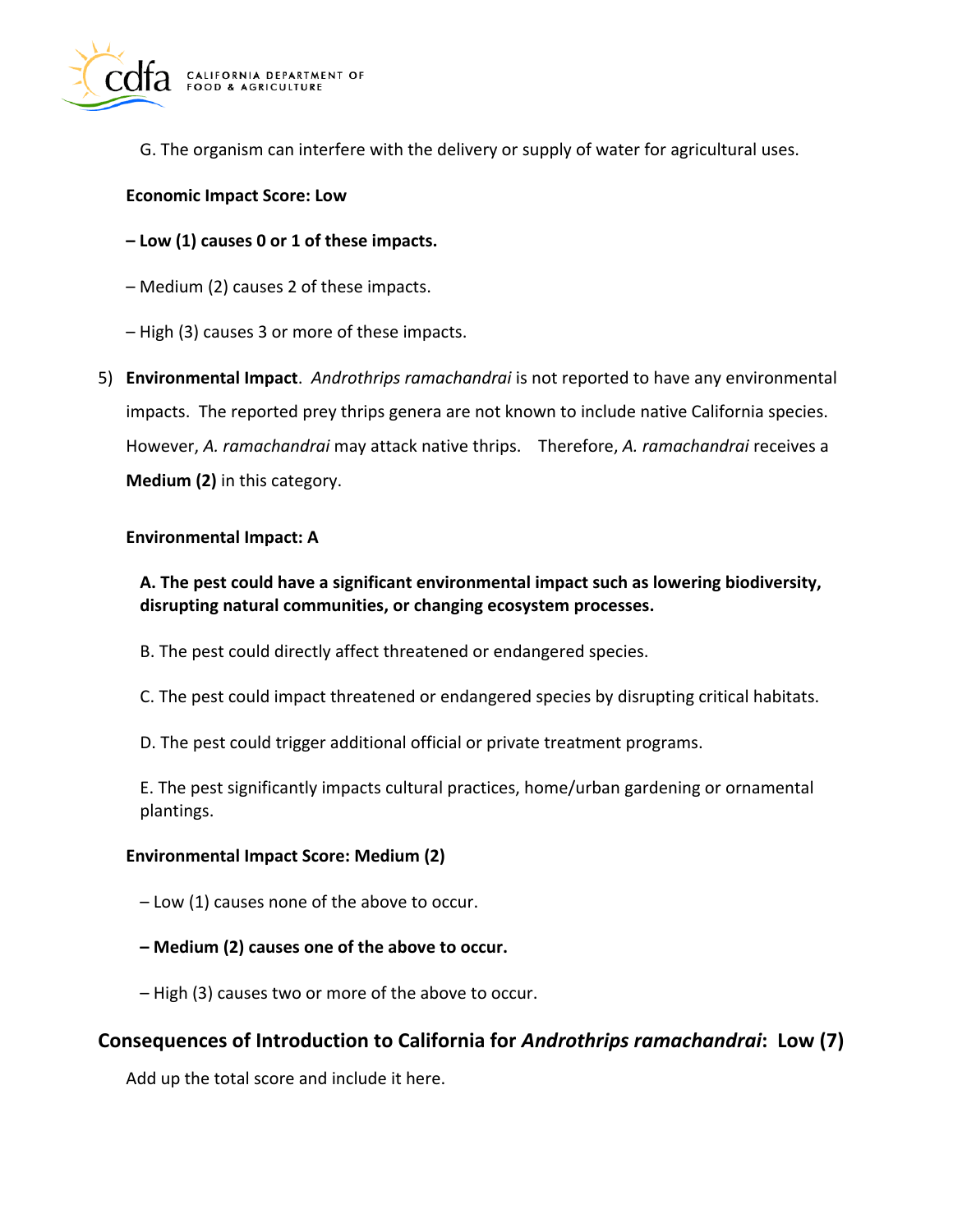

**–Low = 5-8 points** 

–Medium = 9-12 points

 $-High = 13-15$  points

6) **Post Entry Distribution and Survey Information:** *Androthrips ramachandrai* is not known to be established in California. It receives a **Not established (0)** in this category.

**–Not established (0) Pest never detected in California, or known only from incursions.** 

–Low (-1) Pest has a localized distribution in California, or is established in one suitable climate/host area (region).

–Medium (-2) Pest is widespread in California but not fully established in the endangered area, or pest established in two contiguous suitable climate/host areas.

–High (-3) Pest has fully established in the endangered area, or pest is reported in more than two contiguous or non-contiguous suitable climate/host areas.

### **Final Score:**

7) The final score is the consequences of introduction score minus the post entry distribution and survey information score: Low (7)

# **Uncertainty:**

Specimen records in the CDFA collection suggest *A. ramachandrai* may already be established in California in Riverside and Orange counties. There is some uncertainty regarding the potential of *A. ramachandrai* to feed on native California thrips, although *A. ramachandrai* appears to have a strong association with gall-forming thrips and is only known to feed on three thrips genera, none of which is known to contain native California species.

# **Conclusion and Rating Justification:**

*Androthrips ramachandrai* is a thrips that feeds on gall-forming thrips. It appears to pose no risk to California agriculture and little risk to the environment, although it is possible it could attack native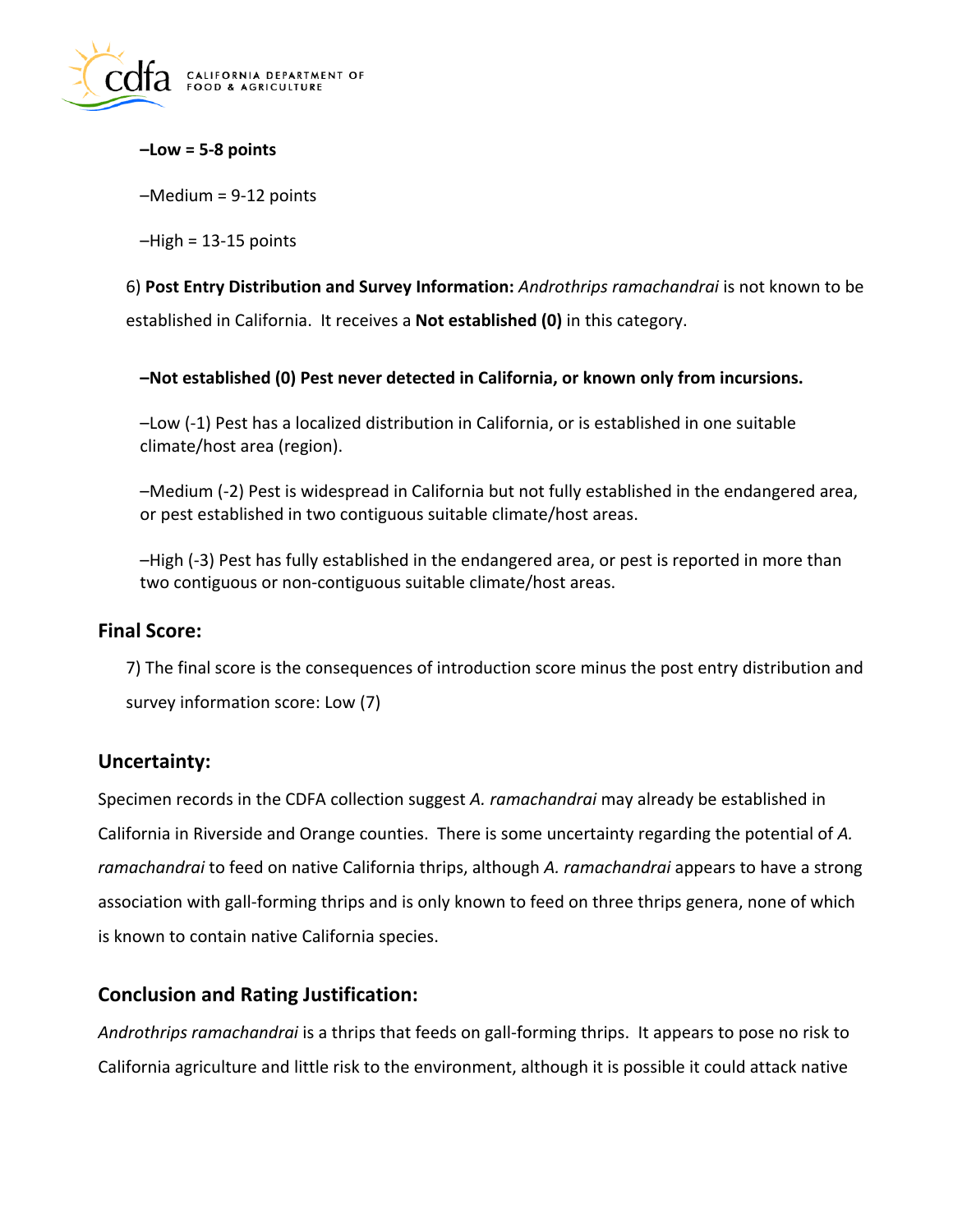

California thrips. If it becomes established in California, it is likely to be limited to the coastal southern portion of the state. For these reasons, a "C" rating is justified.

# **References:**

Ananthakrishnan, T. N. 1978. Thrips galls and gall thrips. Zoological Survey of India Technical Monograph 1:1-69.

Boyd, D. W. and Held, D. W. 2006. *Androthrips ramachandrai* (Thysanoptera: Phlaeothripidae): An introduced thrips in the United States. Florida Entomologist 89:455-458.

Cabrera-Asencio, I., and Vélez, A. L. 2009. *Androthrips ramachandrai* Karny (Thysanoptera: Phlaeothripidae): Un nuevo record para Puerto Rico. The Journal of Agriculture of the University of Puerto Rico 93:259-261.

California Department of Food and Agriculture. Pest and damage record database. Accessed June 7, 2021:

<https://pdr.cdfa.ca.gov/PDR/pdrmainmenu.aspx>

Cambero-Campos, J., Valenzuela-García, R., Carvajal-Cazola, C., Rios-Velasco, C., and García-Martínez, O. 2010. New records for Mexico: *Gynaikothrips uzeli*, *Androthrips ramachandrai* (Thysanoptera: Phlaeothripidae) and *Montandoniola confusa* (Hemiptera: Anthocoridae). Florida Entomologist 93:470-472.

de Borbón, C. M. and Agostini, J. P. 2011. *Gynaikothrips uzeli* (Zimmermann) y *Androthrips ramachandrai* Karny (Thysanoptera, Phlaeothripidae), primeras citas para la Argentina. Revista de la Facultad de Ciencias Agrarias, Universidad Nacional de Cuyo 43:253-260.

De Melo, F. S., Cavalleri, A., and De Souza Mendonҫa, M., Jr. 2013. Predation of *Gynaikothrips uzeli*  (Thysanoptera: Phlaeothripidae) by *Androthrips ramachandrai* (Thysanoptera: Phlaeothripidae). Florida Entomologist 96:859-863.

Mound, L. A. and Matsunaga, J. N. 2017. The species of *Haplothrips* (Thysanoptera, Phlaeothripinae) and related genera recorded from the Hawaiian Islands. Zookeys 662:79-92.

Saengyot, S. 2016. Predatory thrips species composition, their prey and host plant association in Northern Thailand. Agriculture and Natural Resources 50:380-387.

Varatharajan, R., Nishikanta Singh, K., and Rachana, R. R. 2018. On the collections of predatory thrips (Insecta: Thysanoptera) from NE India. Journal of Biological Control 32:8-13.